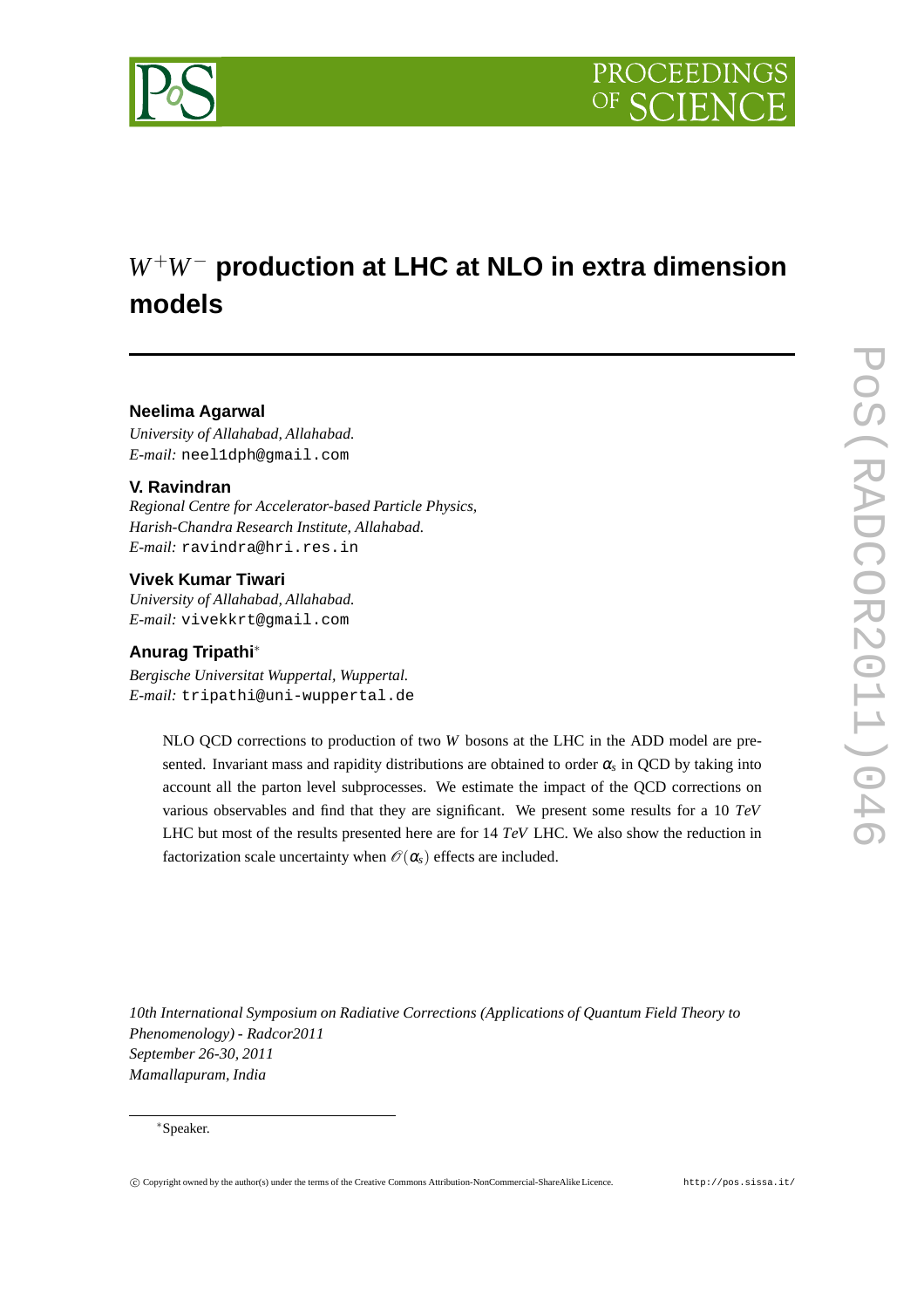The Large Hadron Collider (LHC) offers to shed light on new physics beyond the Standard Model (SM). The most popular new physics models are based on the ideas of supersymmetry and extra spatial dimensions. Proposals to address the hierarchy problem using extra dimensions were introduced in [1, 2]. Here we will consider the ADD model [1]. In this model SM fields are confined to a (3+1) dimensional manifold and the extra *d* spatial dimensions are compactified, with same radius of compactification *R*, on a *d*-torii. Extra dimensions manifest as Kaluza Klein (KK) gravitons on the 3-brane. These gravitons couple to SM fields through energy momentum tensor with a strength  $\kappa$  [3].

$$
\kappa^2 R^d = 8\pi (4\pi)^{d/2} \Gamma(d/2) M_s^{-(d+2)}.
$$
 (1)

Here  $M_s$  is fundamental scale in  $4+d$  dimensions. Although the coupling  $\kappa$  is  $M_{Pl}$  suppressed, the fact that there are large number of KK modes that couple to the SM fields makes the cumulative effect significant and leads to observable effects. We will consider here  $d = 3$  and above since one extra dimension ie.  $d = 1$  is ruled out [4] and  $d = 2$  is severely constrained. Here we will consider only the effects of virtual spin-2 KK states.

The precise measurement of hadronic production of gauge boson pairs is one of the important endeavors at the LHC both in the context of SM and new physics studies. Studies in other channels have been reported in [5] in extra dimension models. Here we will consider production of *W* pair at the LHC. This channel has attracted a lot of attention in the literature in the SM. A study in the context of anomalous triple gauge boson vertices was carried out in [6]. Leading order (LO) studies in the SM can be found in [7]. Next-to-leading-order (NLO) studies in the SM are reported in [8, 9]. It has also been studied via gluon fusion through a quark box loop or triangle quark loop with  $\gamma$  or *Z* boson exchange [10] and at one and two loop levels in high energy limit in SM [11].

LO results are highly sensitive to the renormalization and factorization scales. Inclusion of higher order terms reduces this dependence. In addition the NLO results are usually significantly enhanced as compared to the LO results. It is thus important to carry out a full NLO calculation.

The significance of NLO computations in the extra dimension models for Drell-Yan [12], diphoton [13], ZZ [14], graviton+photon [15], graviton+jet [16] production has already been demonstrated. These studies show that not only the predictions at NLO are enhanced but are also less sensitive to the factorization scale.

Here we have used the two cutoff phase space slicing [17] to carry out the NLO calculation for production of  $W^+W^-$  pairs in the ADD model. We use dimensional regularization and  $\overline{MS}$  scheme throughout this paper to regulate and subtract the divergences. The details of the calculations and matrix elements at LO and NLO are presented in [18].

In the following we present the results using our monte carlo code. This code can easily accommodate any cuts on the final state bosons and can evaluate various kinematical distributions. The LHC with a center of mass energy of 14 *TeV* will be our default choice. However we will also present some results for a center of mass energy of 10 *TeV* for the LHC. For numerical evaluation, the following SM parameters [19] are used

$$
m_W = 80.398 \text{ GeV}, \quad m_Z = 91.1876 \text{ GeV}, \quad \Gamma_Z = 2.4952 \text{ GeV}, \quad \sin^2 \theta_W = 0.231 \tag{2}
$$

where  $\theta_W$  is the weak mixing angle. For the electromagnetic coupling constant  $\alpha$  we use  $\alpha^{-1}$ 128.89. CTEQ6 [20] density sets are used for parton distribution functions. 2-loop running for the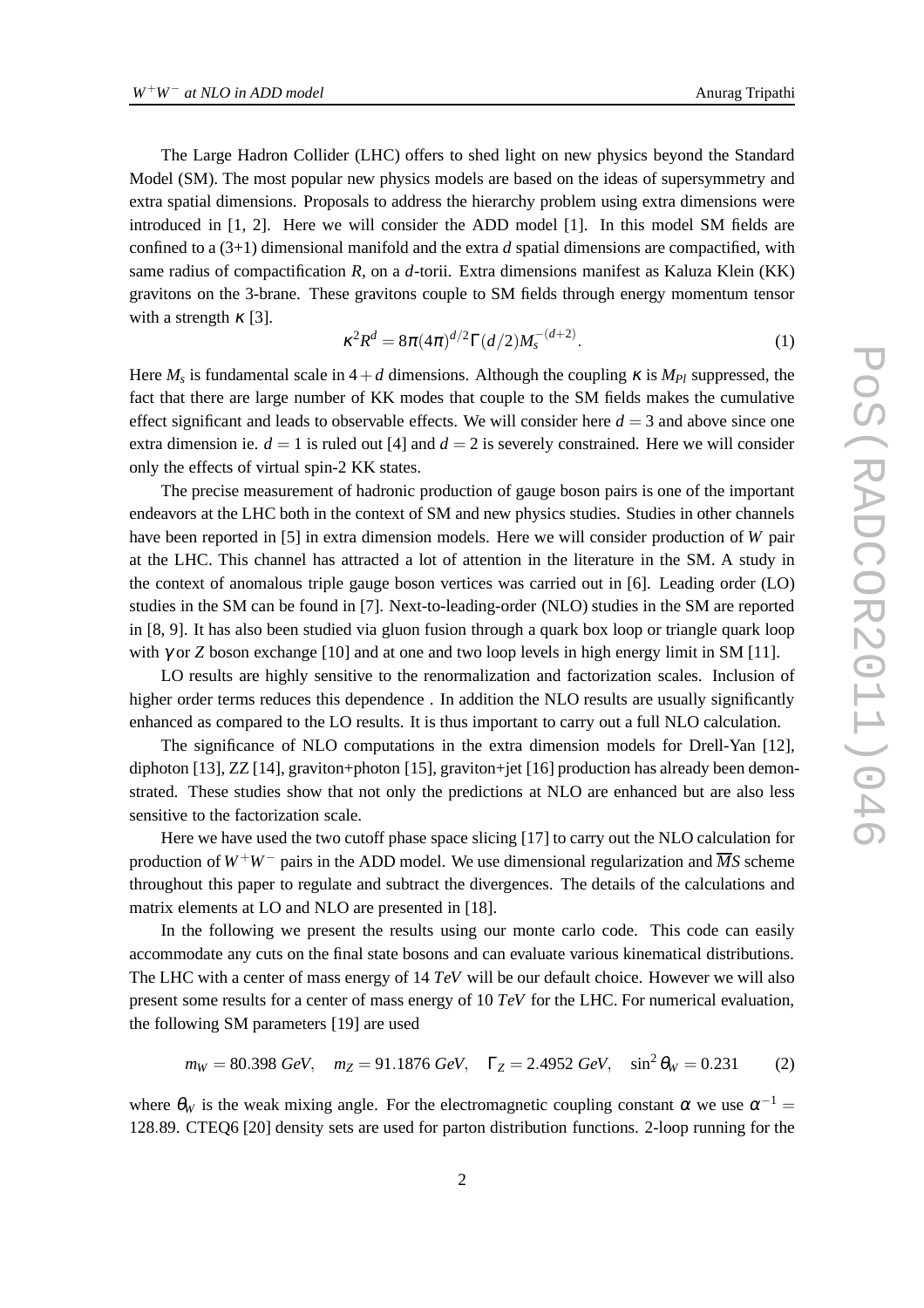strong coupling constant is used . The number of active massless-quark flavors is taken to be 5 and the value of Λ*QCD* is chosen as prescribed by the CTEQ6 density sets. At leading order, that is at order  $\alpha_s^0$ , we use CTEQ6L1 density set. At NLO we use CTEQ6M density set. We will set renormalization and factorization scales equal to the invariant mass of the *W* boson pair ie.,  $\mu_F = \mu_R = Q$  and implement rapidity cut on *W* bosons,  $|y_W| < 2.5$ .

We will present invariant mass distribution,  $d\sigma/dQ$ , where *Q* is the invariant mass of the final state *W* boson pair, rapidity distribution  $d\sigma/dY$  where  $Y = 1/2 \ln(P_1 \cdot q)/(P_2 \cdot q)$ , where  $P_1$  and  $P_2$ are incoming proton momenta and *q* is the sum of the *W* boson 4-momenta.

Fig. 1 presents the invariant mass distribution both for the SM and the signal, in the range 300 *GeV* to 1300 *GeV*. Here results are displayed for three extra dimensions and for  $M_s = 2 TeV$ . To highlight the importance of QCD corrections we have also displayed the LO results of SM and the signal, and we observe that the *K* factors are significantly large. We note that for the signal *K* factor varies between 1.55 to 1.98 in the invariant mass range of 300 to 1300 *GeV*. This also shows that the LO results can be only treated as first approximations and to have more precise estimates we should go beyond the leading order. We note here that present computation does not take into account decay of *W* bosons to leptons which is observed experimentally, but as QCD corrections are independent of these decays, the *K* factors obtained here would not change when decays are taken into account.

To estimate the effect of the number of extra dimensions we plot in Fig. 2 the signal for three different values of *d* (3,4,5) with *M<sup>s</sup>* fixed at 2 *TeV*. We note that the lower the value of *d*, higher is the strength of the signal. Next in Fig. 3 we have plotted  $d\sigma/dO$  for three different values of  $M_s$ (2.0, 2.5, 3.0) at a fixed value 3 for the number of extra dimensions. As expected, with increase in the fundamental scale the deviations from SM predictions become less, and significant deviations from SM are observed at higher energies still.

Fig. 4 shows rapidity distribution  $d\sigma/dY$  at LO and NLO both for SM and the signal for  $d = 3$ and *M<sup>s</sup>* fixed at 2 TeV in the interval −2.0 <*Y* < 2.0. An integration over the invariant mass interval  $900 < Q < 1100$  has been done to increase the signal over the SM background. As expected the distribution is symmetric about  $Y = 0$ .

As was noted before, the NLO QCD corrections reduce the sensitivity of the cross sections to the factorization scale  $\mu_F$ ; this we now show in the Fig. 5. We have plotted SM and the signal both at LO and NLO, and have varied the factorization scale  $\mu_F$  in the range  $Q/2 < \mu_F < 2Q$ . The central curve in a given band (shown by the dotted curves) correspond to  $\mu_F = Q$ . In all these the renormalization scale is fixed at  $\mu_R = Q$ . We notice that the factorization scale uncertainties in SM are less compared to the signal. This is because of the dominant role of the gluon gluon initiated process in the signal. We see in this figure that a significant reduction in theoretical uncertainty, arising from the factorization scale, is achieved by our NLO computation. At  $Q = 1300 \text{ GeV}$  the  $d\sigma/dQ$  for the signal varies by 18.8 % at LO as  $\mu_F$  is varied between  $Q/2$  to 2 $Q$  and it varies by 7.6 % at NLO. At the end we present in Fig. 6, *d*σ/*dQ* for LHC with a centre of mass energy of 10 *TeV* at NLO both for SM and signal. For comparison we have also plotted the 14 *TeV* results in the same figure.

**Acknowledgments:** The work of NA is supported by CSIR Senior Research Fellowship, New Delhi. NA, AT and VR would also like to thank the cluster computing facility at Harish-Chandra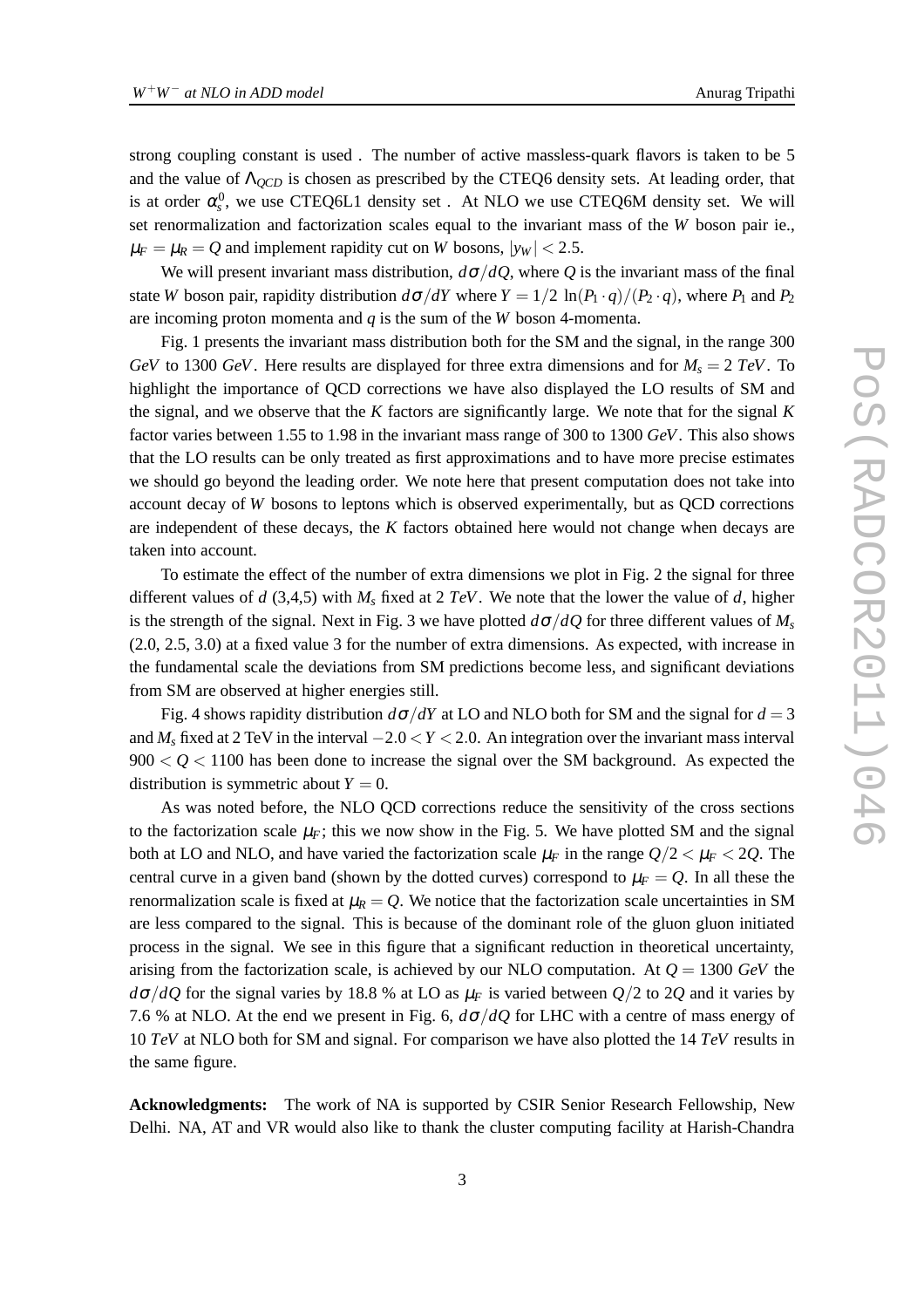Research Institute. NA and VKT acknowledge the computational support of the computing facility which has been developed by the Nuclear Particle Physics Group of the Physics Department, Allahabad University under the Center of Advanced Study (CAS) funding of U.G.C. India. The authors would like to thank Prakash Mathews and M.C. Kumar for useful discussions.



#### **WW production at the LHC (**√ **S =14 TeV)**

**Figure 1:** Invariant mass distribution at LO and NLO in SM and for the signal at *M<sup>s</sup>* = 2*TeV* and 3 extra dimensions.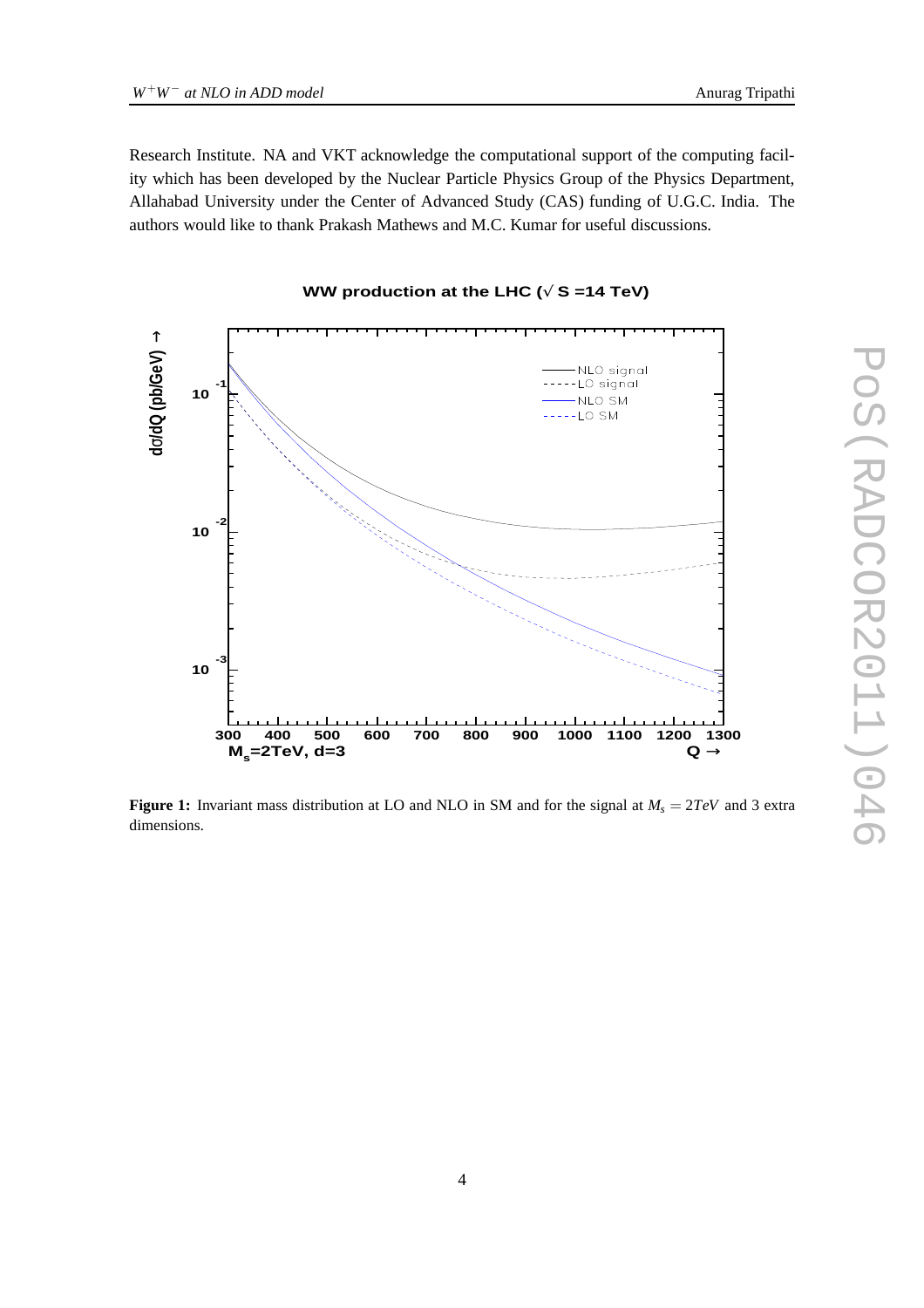



**Figure 2:** Effect of variation of number of extra dimensions in invariant mass distribution. The fundamental scale *M<sup>s</sup>* has been fixed at 2 TeV. The curves correspond to NLO results.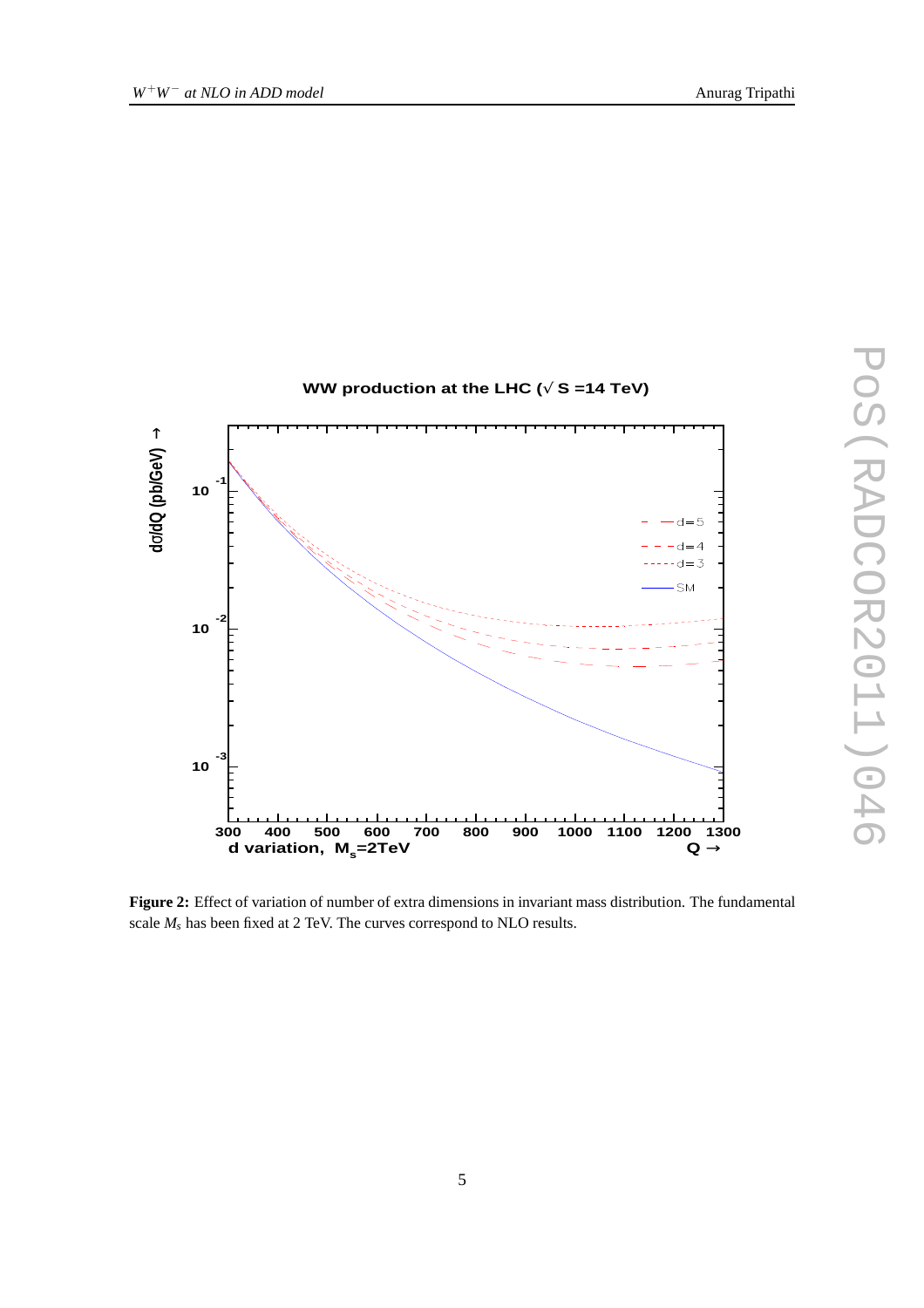

**Figure 3:** Effect of variation of the fundamental scale *M<sup>s</sup>* in the invariant mass distribution. The number of extra dimensions has been fixed at 3. The curves correspond to NLO results.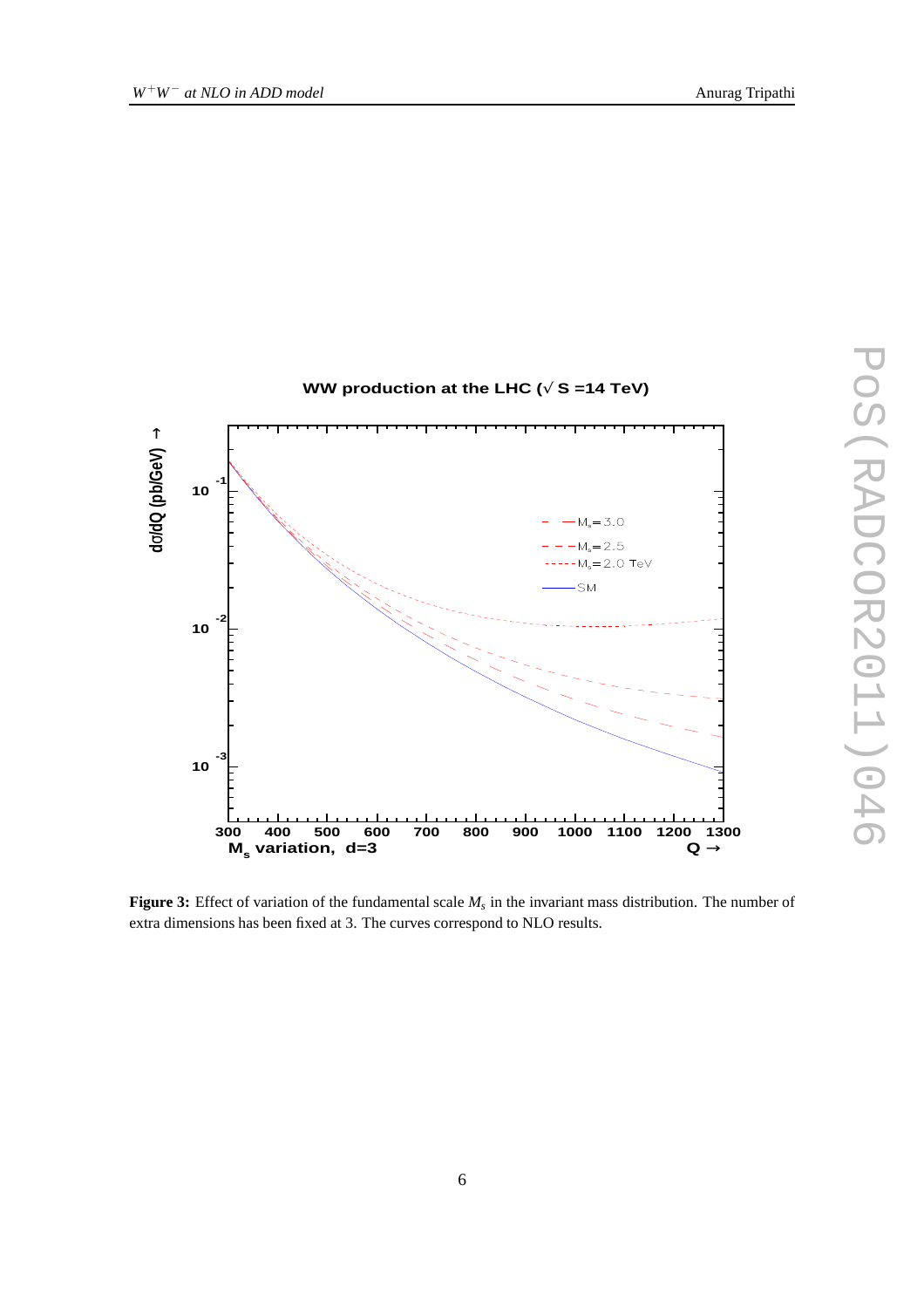

**Figure 4:** Rapidity distribution for  $M_s = 2TeV$  for SM and signal for  $d = 3$ . We have integrated over the invariant mass range  $900 < Q < 1100$  to enhance the signal.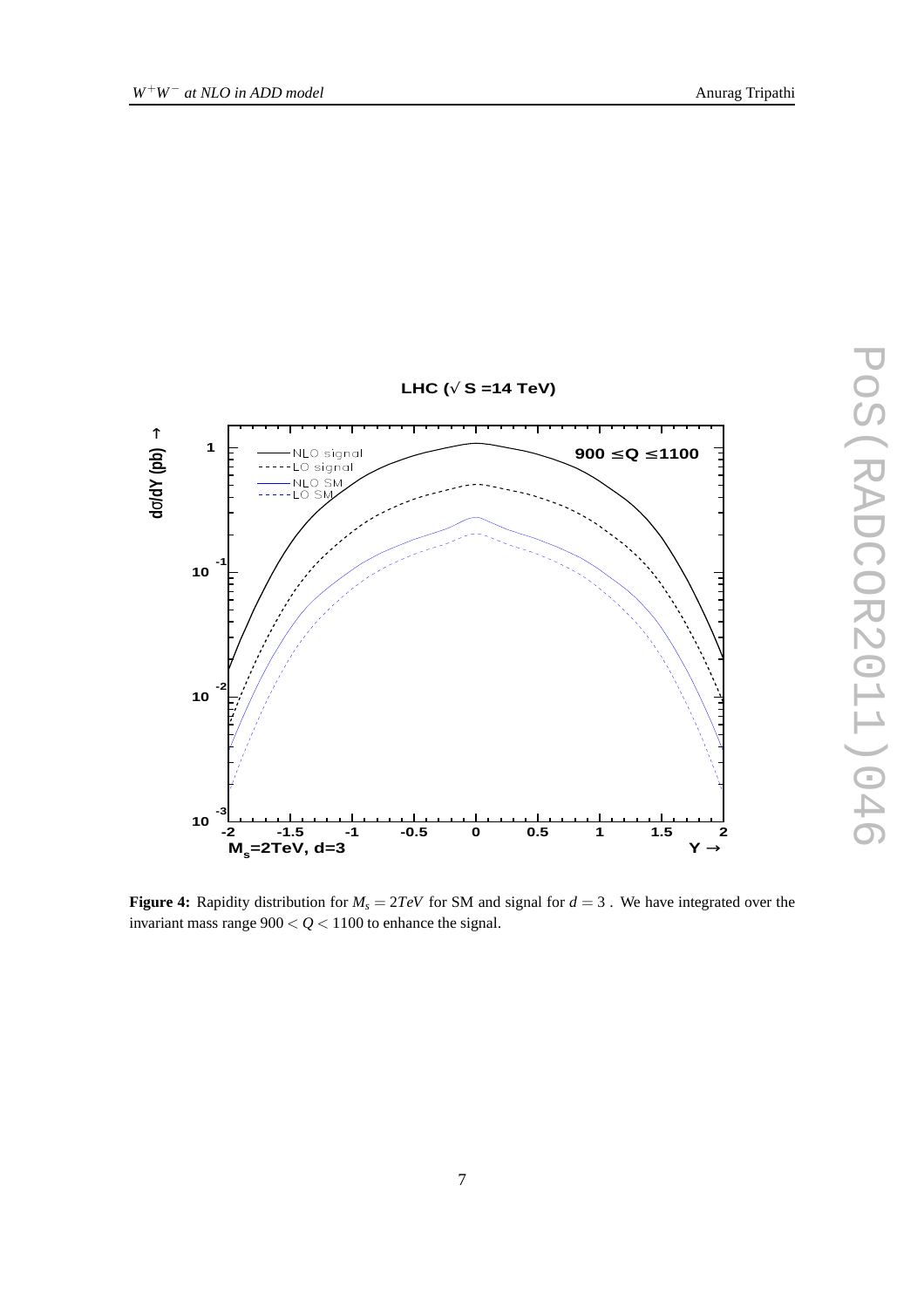

**Figure 5:** Factorization scale variation in the invariant mass distribution. The number of extra dimensions  $d = 3$  and the fundamental scale  $M_s = 2TeV$  have been chosen.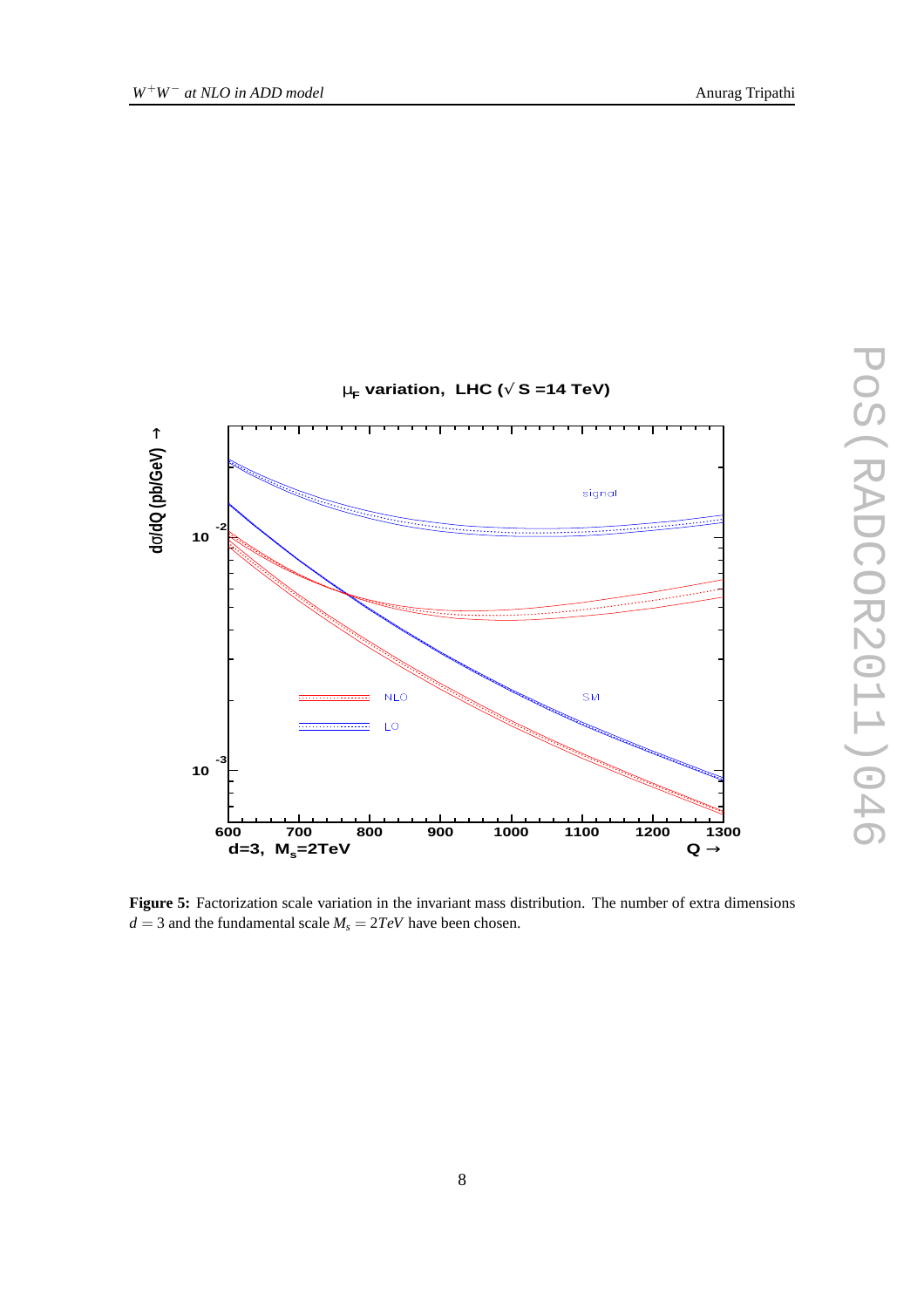

**Figure 6:** Invariant mass distribution at NLO for SM and the signal. Here the thicker curves correspond to  $\sqrt{\overline{S}} = 10 TeV$  and lighter curves to  $\sqrt{S} = 14 TeV$  at the LHC.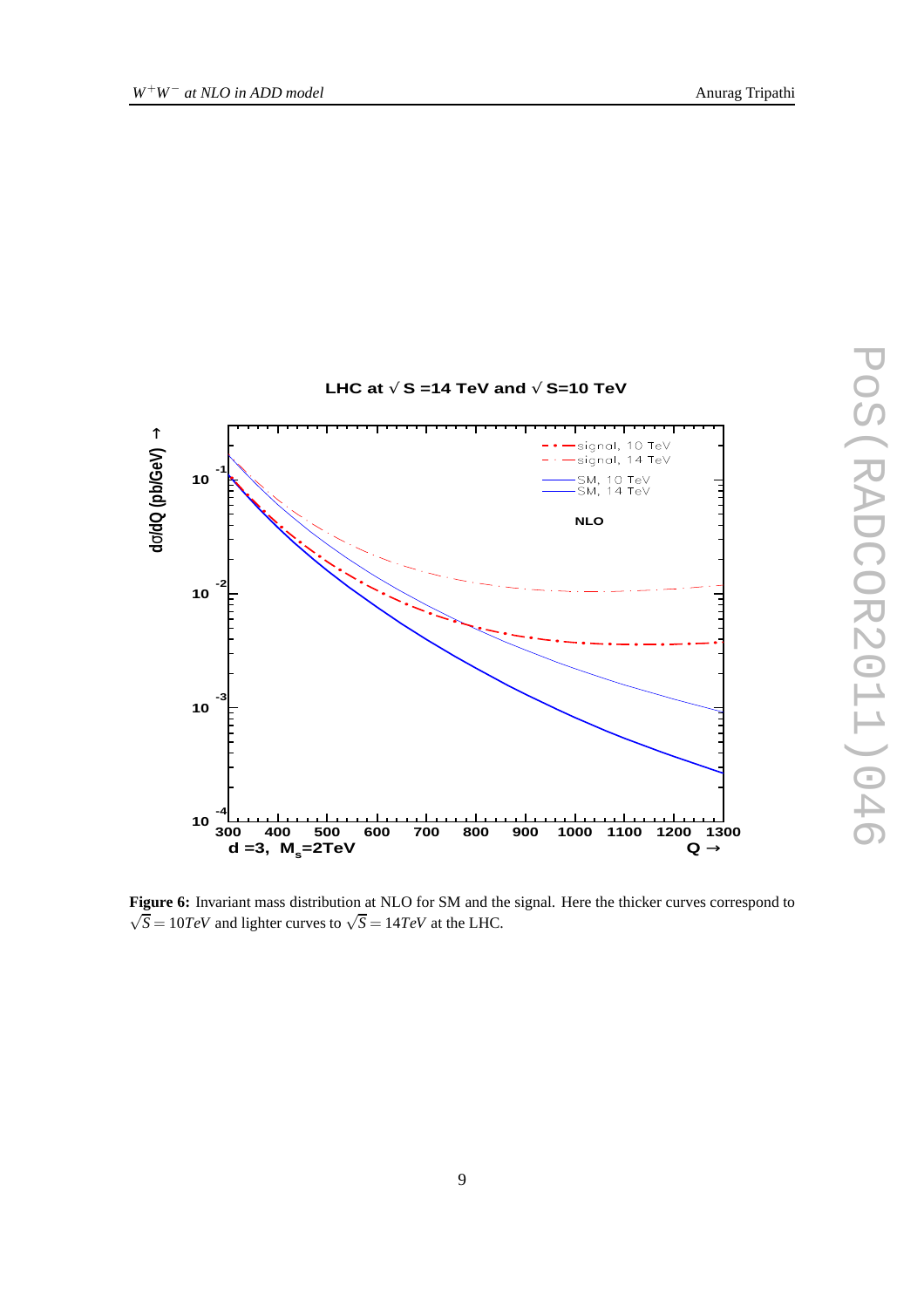#### **References**

- [1] I. Antoniadis, N. Arkani-Hamed, S. Dimopoulos and G. R. Dvali, Phys. Lett. B **436**, 257 (1998) [arXiv:hep-ph/9804398]; N. Arkani-Hamed, S. Dimopoulos and G. R. Dvali, Phys. Lett. B **429**, 263 (1998) [arXiv:hep-ph/9803315].
- [2] L. Randall and R. Sundrum, Phys. Rev. Lett. **83**, 3370 (1999) [arXiv:hep-ph/9905221]; L. Randall and R. Sundrum, Phys. Rev. Lett. **83**, 4690 (1999) [arXiv:hep-th/9906064].
- [3] T. Han, J. D. Lykken and R. J. Zhang, Phys. Rev. D **59** (1999) 105006 [arXiv:hep-ph/9811350]. G. F. Giudice, R. Rattazzi and J. D. Wells, Nucl. Phys. B **544** (1999) 3 [arXiv:hep-ph/9811291].
- [4] D. J. Kapner, T. S. Cook, E. G. Adelberger, J. H. Gundlach, B. R. Heckel, C. D. Hoyle and H. E. Swanson, Phys. Rev. Lett. **98**, 021101 (2007) [arXiv:hep-ph/0611184].
- [5] P. Mathews, S. Raychaudhuri and K. Sridhar, JHEP **0007**, 008 (2000) [arXiv:hep-ph/9904232]; K. Hagiwara, P. Konar, Q. Li, K. Mawatari and D. Zeppenfeld, JHEP **0804**, 019 (2008) [arXiv:0801.1794 [hep-ph]]; S. Lola, P. Mathews, S. Raychaudhuri and K. Sridhar, arXiv:hep-ph/0010010; M. Kober, B. Koch and M. Bleicher, Phys. Rev. D **76**, 125001 (2007) [arXiv:0708.2368 [hep-ph]]; J. Gao, C. S. Li, X. Gao and J. J. Zhang, Phys. Rev. D **80**, 016008 (2009) [arXiv:0903.2551 [hep-ph]].
- [6] K. Hagiwara, R. D. Peccei, D. Zeppenfeld and K. Hikasa, Nucl. Phys. B **282** (1987) 253. U. Baur, T. Han and J. Ohnemus, Phys. Rev. D **53**, 1098 (1996) [arXiv:hep-ph/9507336].
- [7] R. W. Brown and K. O. Mikaelian, Phys. Rev. D **19** (1979) 922.
- [8] J. Ohnemus, Phys. Rev. D **44**, 1403 (1991); S. Frixione, Nucl. Phys. B **410**, 280 (1993).
- [9] J. Ohnemus, Phys. Rev. D **50**, 1931 (1994) [arXiv:hep-ph/9403331]; L. J. Dixon, Z. Kunszt and A. Signer, Nucl. Phys. B **531**, 3 (1998) [arXiv:hep-ph/9803250]; L. J. Dixon, Z. Kunszt and A. Signer, Phys. Rev. D **60**, 114037 (1999) [arXiv:hep-ph/9907305]; J. M. Campbell and R. K. Ellis, Phys. Rev. D **60**, 113006 (1999) [arXiv:hep-ph/9905386].
- [10] C. Kao and D. A. Dicus, Phys. Rev. D **43**, 1555 (1991); G. Davatz, G. Dissertori, M. Dittmar, M. Grazzini and F. Pauss, JHEP **0405**, 009 (2004) [arXiv:hep-ph/0402218]; M. Duhrssen, K. Jakobs, J. J. van der Bij and P. Marquard, JHEP **0505**, 064 (2005) [arXiv:hep-ph/0504006]; T. Binoth, M. Ciccolini, N. Kauer and M. Kramer, JHEP **0612**, 046 (2006) [arXiv:hep-ph/0611170]; E. Accomando, Phys. Lett. B **661**, 129 (2008) [arXiv:0709.1364 [hep-ph]].
- [11] G. Chachamis, M. Czakon and D. Eiras, arXiv:0806.3043 [hep-ph]; G. Chachamis, M. Czakon and D. Eiras, JHEP **0812**, 003 (2008) [arXiv:0802.4028 [hep-ph]].
- [12] P. Mathews, V. Ravindran, K. Sridhar and W. L. van Neerven, Nucl. Phys. B **713**, 333 (2005) [arXiv:hep-ph/0411018]; P. Mathews, V. Ravindran and K. Sridhar, JHEP **0510**, 031 (2005) [arXiv:hep-ph/0506158]; P. Mathews and V. Ravindran, Nucl. Phys. B **753**, 1 (2006) [arXiv:hep-ph/0507250]; M. C. Kumar, P. Mathews and V. Ravindran, Eur. Phys. J. C **49**, 599 (2007) [arXiv:hep-ph/0604135].
- [13] M. C. Kumar, P. Mathews, V. Ravindran and A. Tripathi, Phys. Lett. B **672**, 45 (2009) [arXiv:0811.1670 [hep-ph]]; M. C. Kumar, P. Mathews, V. Ravindran and A. Tripathi, Nucl. Phys. B **818**, 28 (2009) [arXiv:0902.4894 [hep-ph]].
- [14] N. Agarwal, V. Ravindran, V. K. Tiwari and A. Tripathi, arXiv:0909.2651 [hep-ph]; N. Agarwal, V. Ravindran, V. K. Tiwari and A. Tripathi, arXiv:0910.1551 [hep-ph].
- [15] X. Gao, C. S. Li, J. Gao, R. J. Oakes and J. Wang, arXiv:0912.0199 [hep-ph].